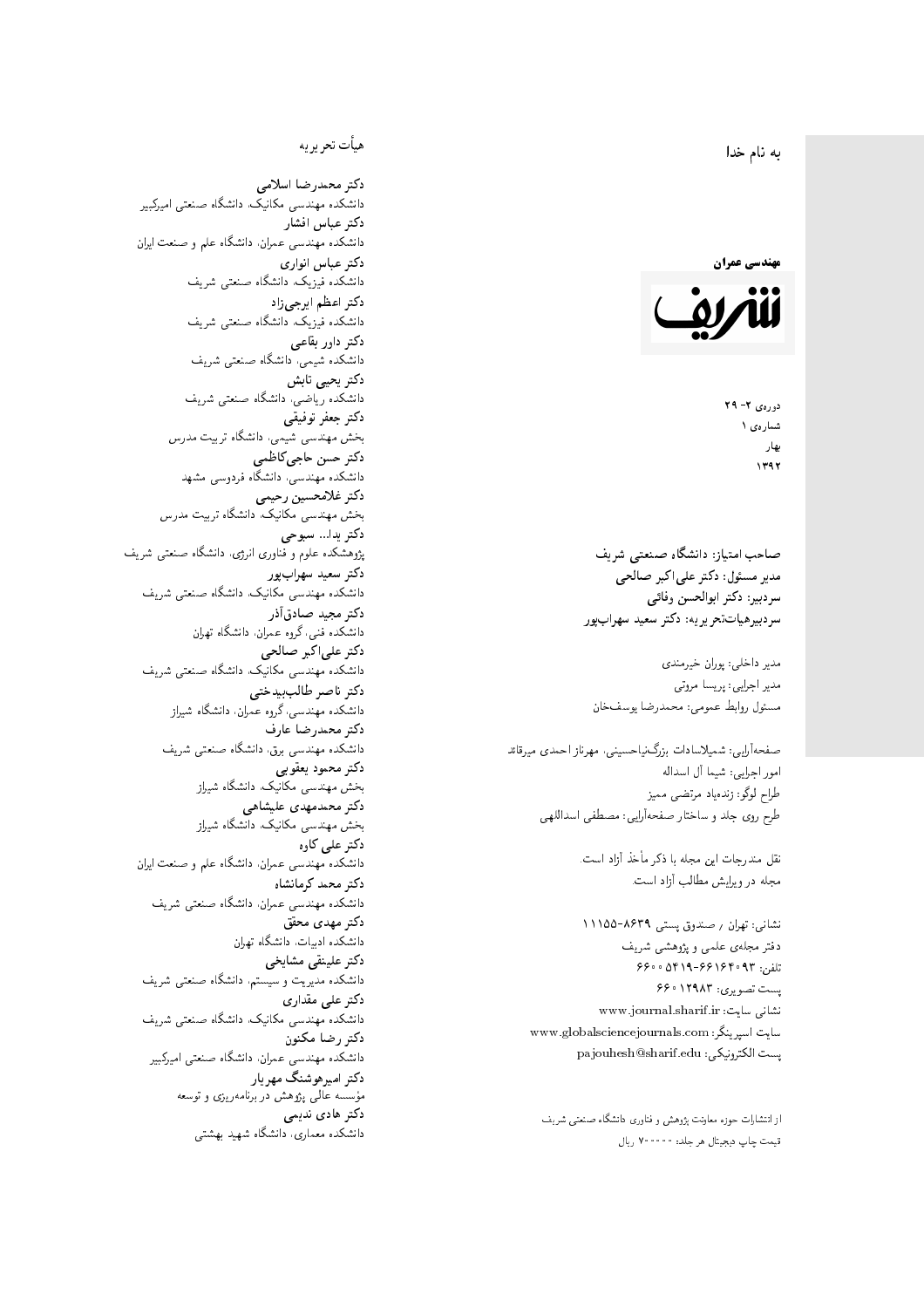هیأت تحریریهی تخ*صص*ی

• سردبیر تخصصی: دکتر ابوالحسن وفایی استاد دانشکدهی مهندسی عمران ــ دانشگاه صنعتبی شریف دكتر احمد ابريشمچي استاد دانشکدهی مهندسی عمران ــ دانشگاه صنعتی شریف دكتر همايون استكانچى استاد دانشکدهی مهندسی عمران – دانشگاه صنعتی شریف دكتر عباس افشار استاد دانشکدهی مهندسی عمران ــ دانشگاه علم و صنعت ایران دکتر محمدعلی برخورداری دانشیار دانشکدهی مهندسی عمران \_ دانشگاه علم و صنعت ایران دكتر حسين پورزاهدى استاد دانشکدهی مهندسی عمران – دانشگاه صنعتی شریف دكتر مسعود تجريشي دانشیار دانشکدهی مهندسی عمران ــ دانشگاه صنعتبی شریف دكتر ايوب تركيان دانشیار مرکز تحقیقات آب و انرژی ـــ دانشگاه صنعتی شریف دكتر عباسعلى تسنيمى استاد دانشکدهی مهندسی عمران و محیط زیست ـ دانشگاه تربیتمدرس دكتر حسن حاجي كاظمى استاد دانشکدهی مهندسی ــ گروه مهندسی عمران ــ دانشگاه فردوسی مشهد دكتر سيدمحسن حائري استاد دانشکدهی مهندسی عمران ــ دانشگاه صنعتی شریف دكتر اميررضا خوبي استاد دانشکدهی مهندسی عمران \_ دانشگاه صنعتی شریف دكتر فياض رحيمزاده استاد دانشکدهی مهندسی عمران ــ دانشگاه صنعتی شریف دکتر علی اکبر رمضانیانیور استاد دانشکدهی مهندسی عمران ـــ دانشگاه صنعتی امیرکبیر دکتر سیدمهدی زهرای<u>ی</u> دانشیار دانشکدهی فنبی <sup>– </sup>گروه مهندسی عمران ــ دانشگاه تهران دکتر محمدمهدی سعادت یور استاد دانشکدهی مهندسی عمران ــ دانشگاه صنعتی اصفهان دكتر عيسى سلاجقه استاد دانشکدهی مهندسی عمران – دانشگاه باهنر کرمان دکتر مجيد صادق أذر استاد دانشکدهى فنى -گروه مهندسى عمران ــ دانشگاه تهران دكتر ناصر طالب بيدختى استاد دانشکدهی مهندسی ــ بخش مهندسی عمران ــ دانشگاه شیراز دكتر رضا عباس نيا دانشیار دانشکدهی مهندسی عمران ــ دانشگاه علم و صنعت ایران دكتر ارسلان قهرماني استاد دانشکدهی مهندسی ـ بخش مهندسی عمران ـ دانشگاه شیراز دكتر محمد كارأموز

استاد دانشکدهی فنبی -گروه مهندسی عمران ــ دانشگاه تهران

دكتر محمدتقى كاظمى دانشیار دانشکدهی مهندسی عمران ــ دانشگاه صنعتی شریف دكتر محمد كرمانشاه استاد دانشکدهی مهندسی عمران ــ دانشگاه صنعتی شریف دکتر علی کاوہ استاد دانشکدهی مهندسی عمران ــ دانشگاه علم و صنعت ایران دكتر سيدمجدالدين ميرمحمدحسيني دانشیار دانشکدهی مهندسی عمران ــ دانشگاه صنعتبی امیرکبیر دكتر سيدشهاب الدين يثر بي دانشیار دانشکدهی مهندسی عمران و محیط زیست - دانشگاه تربیت مدرس

هيأت مشاوران

دكتر محمدمهدى احمدى دانشکدهی مهندسی عمران ــ دانشگاه صنعتبی شریف دكتر حسين انصارى دانشکده ی مهندسی کشاورزی ــ دانشگاه فردوسی مشهد دكتر فريدون ايراني دانشکدهی مهندسی عمران ــ دانشگاه فردوسی مشهد دكتر حبيب ... بيات دانشکدهی مهندسی عمران ــ دانشگاه صنعتی امیرکبیر دكتر ابراهيم ثنايي دانشکدهی مهندسی عمران ــ دانشگاه علموصنعت ایران دكتر اردشير ديلمى دانشکدهی مهندسی عمران ــ دانشگاه صنعتبی امیرکبیر دكتر جواد رزاقبي دانشکدهی مهندسی عمران ــ دانشگاه گیلان دكتر مجيد سرتاج دانشکدهی مهندسی عمران ــ دانشگاه صنعتی اصفهان دكتر مسعود سلطاني محمدي دانشکدهی مهندسی عمران و محیط زیست ــ دانشگاه تربیت مدرس دكتر حسين صالحزاده دانشکدهی مهندسی عمران ــ دانشگاه علموصنعت ایران د*کتر صلاح ک*وچک زاده گروه مهندسی آبیاری و آبادانی ــ دانشگاه تهران دكتر سعيد محمدزاده دانشکدهی مهندسی راهآهن ــ دانشگاه صنعتی امیرکبیر دكتر اكبر واثقى پژوهشگاه بین|لمللی زلزلهشناسی و مهندسی زلزله دكتر مجيد وظيفهدوست دانشکده ی مهندسی کشاورزی \_ دانشگاه گیلان دكتر پيمان همامي دانشکده،ی مهندسی عمران ــ دانشگاه خوارزمی دكتر محمدرجيم همتيان دانشکدهی مهندسی مکانیک ــ دانشگاه شیراز

# للمريف

مهندسيعمران